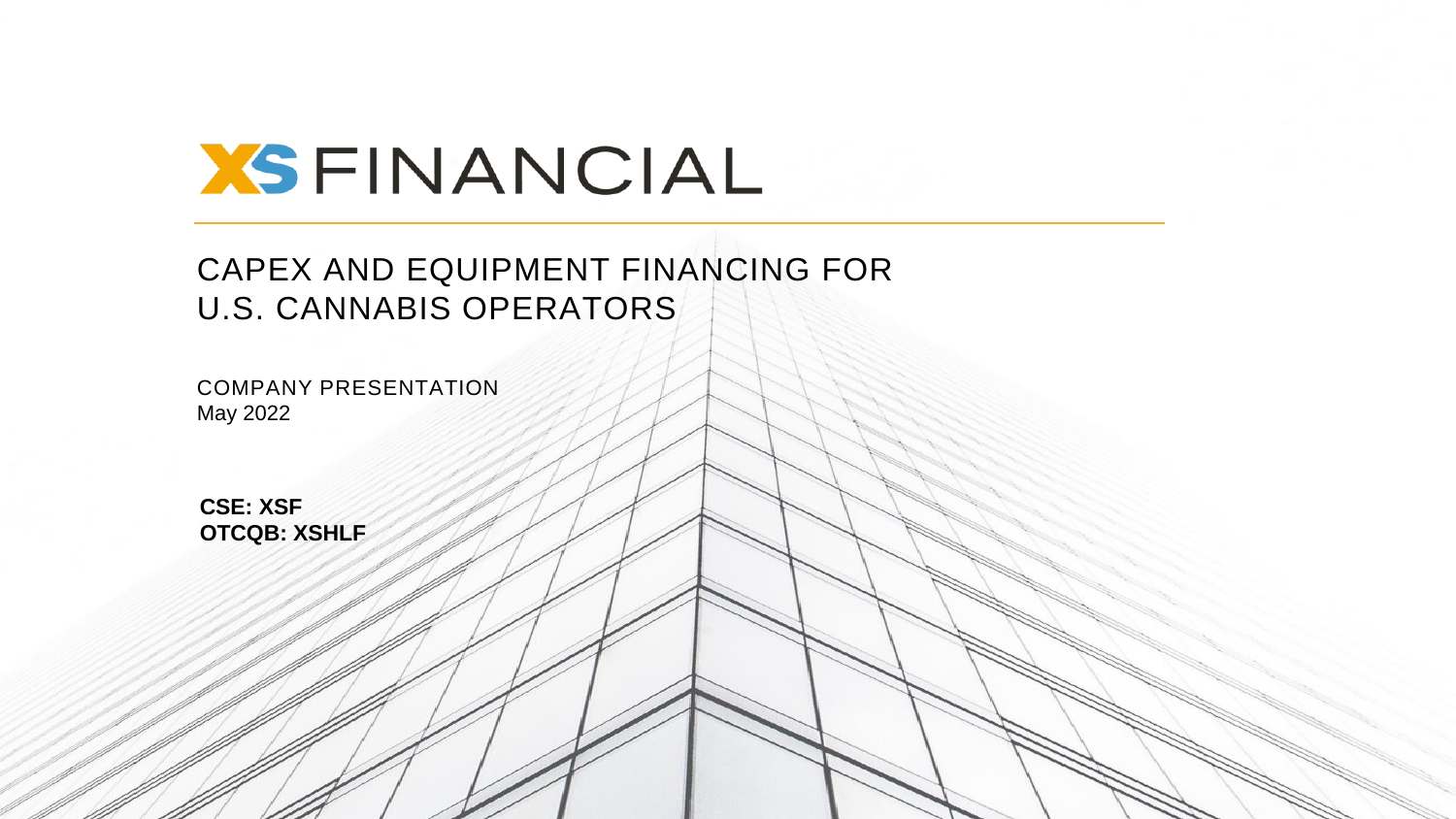## DISCLAIMER

The information contained within this presentation has been prepared by XS Financial Inc. ("XS", or the "Company") as of May 2022 and contains information pertaining to the business, operations and assets of the Company. This Presentation is solely for your information and may not be reproduced, in whole or in part, in any form or forwarded or further disseminated to any other person. Any forwarding, distribution or reproduction of this Presentation in whole or in part is unauthorized. By accepting and reviewing this Presentation, you acknowledge and agree (i) to maintain the confidentiality of this Presentation, and the information contained herein, (ii) to protect such information in the same manner you protect your own confidential information, which shall be at least a reasonable standard of care, and (iii) to not utilize any of the information contained herein except to assist with your evaluation of a potential direct or indirect investment in the Company.

The information and opinions contained in this Presentation (a) are provided as of the date hereof and are subject to change without notice, (b) do not purport to contain all of the information that a prospective party may desire or that may be necessary to fully and accurately evaluate an investment in the Company, and (c) are not intended to be relied upon as advice to investors or potential investors and do not take into account the investment objectives, financial situation or needs of any investor. In all cases, interested parties should conduct their own investigation and analysis of the investment merits and risks of XS and satisfy themselves as to the accuracy, reliability and completeness of any information and data provided. An investment in the securities described herein is speculative and involves a number of risks that should be considered by a prospective investor. Prospective investors should carefully consider the risk factors described under "Risk Factors" attached here to as Appendix B to this Presentation and in the continuous disclosure documents of the Company filed on SEDAR at www.sedar.com from time to time, before investing in the Company. This Presentation does not constitute an offer to sell any securities of the Company in any jurisdiction.

#### **CAUTIONARY NOTE REGARDING FORWARD-LOOKING INFORMATION:**

Certain statements made within this Presentation constitute forward-looking statements and forward looking information within the meaning of applicable Canadian and United States securities legislation (collectively herein referred to as "forward-looking information"), which can often be identified by words such as "will", "may", "estimate", "expect", "plan", "project", "intend", "anticipate" and other words indicating that the statements are forward-looking, and include but are not limited to statements relating to the success of the Company's existing and future business strategies and implementation, any resulting growth in the Company's operations or financial performance as a result of such strategies and implementation, trends in the Company's business or the cannabis industry, the Company's leasing capacities and the availability of funding. Such forward-looking statements are expectations only and are subject to known and unknown risks, uncertainties and other important factors, including, but not limited to, risk factors included in this Presentation, that could cause the actual results, performance or achievements of the Company or industry results to differ materially from any future results, performance or achievements implied by such forward-looking statements. Such risks and uncertainties include, among others, dependence on obtaining and maintaining regulatory approvals, including acquiring and renewing state, local or other licenses; the uncertainty of existing protection from United States federal or other prosecution; regulatory or political change such as changes in applicable laws and regulations, including United States state-law legalization, due to inconsistent public opinion, perception of the medical-use and adult-use cannabis industry, bureaucratic delays or inefficiencies or any other reasons; any other factors or developments which may hinder market growth; reliance on management; the effect of capital market conditions and other factors on capital availability; competition, including from more established or better financed competitors; and the need to secure and maintain corporate alliances and partnerships, including with customers and suppliers. These factors should be considered carefully and readers are cautioned not to place undue reliance on such forward-looking statements.

These risks, uncertainties and assumptions could adversely affect the outcome and financial effects of the plans and events described herein. In addition, even if the outcome and financial effects of the plans and events described herein are consistent with the forward-looking statements contained in this Presentation, those results or developments may not be indicative of results or developments in subsequent periods. Although the Company has attempted to identify important risks and factors that could cause actual actions, events or results to differ materially from those described in forward-looking statements, there may be other factors and risks that cause actions, events or results not to be as anticipated, estimated or intended. Forward-looking information contained in this presentation is based on the Company's current estimates, expectations and projections, which the Company believes are reasonable as of the current date. The Company can give no assurance that these estimates, expectations and projections will prove to have been correct.

Prospective investors should not place undue reliance on forward-looking statements, which are based on the information available as of the date of this Presentation. Forward-looking statements contained in this document are made of the date of this Presentation and, except as required by applicable law, the Company assumes no obligation to update or revise them to reflect new events or circumstances. Historical statements contained in this document regarding past trends or activities should not be taken as a representation that such trends or activities will continue in the future. In this regard, certain financial information contained herein has been extracted from, or based upon, information available in the public domain and/or provided by the Company. In particular, historical results should not be taken as a representation that such trends will be replicated in the future. No statement in this document is intended to be nor may be construed as a profit forecast.

An investment in the Company is speculative and involves substantial risk and is only suitable for investors that understand the potential consequences and are able to bear the risk of losing their entire investment. Investors should consider the following risks, in addition to many others, and consult with their own legal, tax and financial advisors with respect to all such risks before making an investment.

#### **CAUTIONARY NOTE REGARDING FUTURE-ORIENTED FINANCIAL INFORMATION:**

To the extent any forward-looking information in this Presentation constitutes "future-oriented financial information" or "financial outlooks" within the meaning of applicable Canadian securities laws, such information is being provided to demonstrate the anticipated market penetration and the reader is cautioned that this information may not be appropriate for any other purpose and the reader should not place undue reliance on such future-oriented financial information and financial outlooks. Future-oriented financial information and financial outlooks, as with forward-looking statements generally, are, without limitation, based on the assumptions and subject to the risks set out above under the heading "Cautionary Note Regarding Forward-Looking Information and Forward-Looking Statements". The Company's actual financial position and results of operations may differ materially from management's current expectations and, as a result, the Company's revenue and expenses may differ materially from the revenue and expenses profiles provided in this Presentation. Such information is presented for illustrative purposes only and may not be an indication of the Company's actual financial position or results of operations.

#### **CAUTIONARY NOTE TO UNITED STATES INVESTORS:**

The securities of XS Financial Inc. ("XS") have not been and will not be registered under any United States federal or state securities law and may not be offered or sold in the United States, absent available exemptions from applicable registration requirements of the United States Securities Act of 1933 (the "U.S. Securities Act"). IN MAKING AN INVESTMENT DECISION, INVESTORS MUST RELY ON THEIR OWN EXAMINATION OF XS, INCLUDING THE MERITS AND RISKS INVOLVED. THE SECURITIES OF XS HAVE NOT BEEN APPROVED OR DISAPPROVED BY THE SECURITIES AND EXCHANGE COMMISSION OR BY ANY STATE OR CANADIAN PROVINCIAL SECURITIES COMMISSION OR REGULATORY AUTHORITY, NOR HAVE ANY OF THE FOREGOING AUTHORITIES PASSED ON THE ACCURACY OR ADEQUACY OF THIS PRESENTATION. ANY REPRESENTATION TO THE CONTRARY IS A CRIMINAL OFFENSE. This presentation does not constitute an offer to sell securities of XS in any jurisdiction.

The securities of XS will not be and have not been registered under the U.S. Securities Act or the securities laws of any state of the United States, and are "restricted securities" within the meaning of Rule 144 under the U.S. Securities Act which may be resold, pledged or otherwise transferred only pursuant to an effective registration statement under the U.S. Securities Act or pursuant to an applicable exemption from the registration requirements of the U.S. Securities Act.

The financial statements of XS are prepared in accordance with International Financial Reporting Standards ("IFRS"), as issued by the International Accounting Standards Board, which differs from U.S. generally accepted accounting principles ("U.S. GAAP"). Accordingly, the financial statements and other financial information of XS referenced in this presentation or in any of the public filings of XS may not be comparable to financial statements or other financial information of United States companies prepared in accordance with U.S. GAAP. Without limiting the generality of the foregoing, readers are cautioned that IFRS accounting methods can vary significantly from those of U.S. GAAP including, without limitation, with respect to the presentation of earnings and lease accounting methods.

#### **USE OF NON-IFRS MEASURES:**

This Presentation refers to EBITDA and EBITDA margin because certain readers may use this information to assess the Company's performance and also determine the Company's ability to generate cash flow. XS believes EBITDA, which it defines as earnings before interest, taxes, depreciation and amortization, is one indicator of the Company's financial performance and uses it as a proxy for the earning potential of the business. EBITDA is an economic measure that reflects the reduction for the cost of debt capital and the tax effects by adding back interest and taxes to earnings. EBITDA margin is EBITDA as a percentage of revenue. This data is furnished to provide additional information and is a non-IFRS measure and does not have any standardized meaning prescribed by IFRS. It should not be considered in isolation as a substitute for measures of performance prepared in accordance with IFRS and is not necessarily indicative of operating costs presented under IFRS.

#### **THIRD PARTY INFORMATION:**

This Presentation includes market and industry data which was obtained from various publicly available sources and other sources believed by the Company to be true. Although the Company believes it to be reliable, the Company has not independently verified any of the data from third-party sources referred to in this Presentation or analyzed or verified the underlying reports relied upon or referred to by such sources, or ascertained the underlying assumptions relied upon by such sources. The Company does not make any representation as to the accuracy of such information.

#### **TAXATION**

Readers should be aware that the purchase of securities of the Company may have tax consequences both in Canada and the United States. Each prospective investor is strongly encouraged to consult its own tax advisor concerning any purchase of securities of the Company and the holding and disposition of any such securities. This Presentation does not address the tax consequences of the purchase, ownership or disposition of any such securities.

#### **CANNABIS-RELATED ACTIVITIES ARE ILLEGAL UNDER U.S. FEDERAL LAWS**

The U.S. Federal Controlled Substances Act classifies "marijuana" as a Schedule I drug. Accordingly, cannabis-related activities, including without limitation, the cultivation, manufacture, importation, possession, use or distribution of cannabis and cannabis products are illegal under U.S. federal law. These current laws and any amendments thereto could have a material adverse impact on the Company as a result of its operations in the cannabis industry. Prospective investors should carefully consider the risk factors described under "Risk Factors" in this Presentation and the continuous disclosure filings of the Company before investing directly or indirectly in the Company and purchasing the securities described herein.

**ALL INFORMATION IS PRESENTED IN US DOLLARS UNLESS OTHERWISE NOTED.**

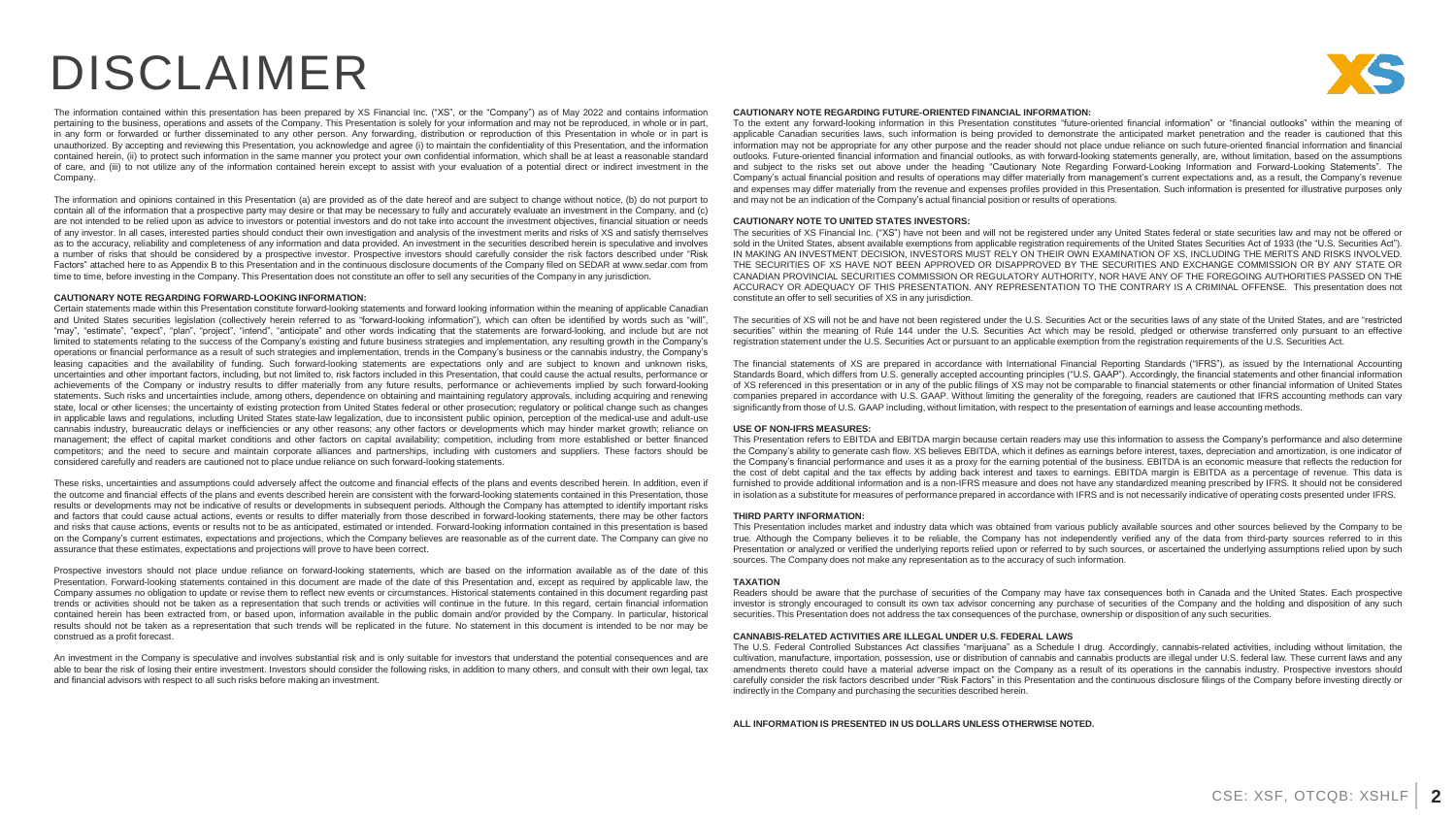# XS HIGHLIGHTS



**XS Financial Inc. provides the legal U.S. cannabis industry access to competitively-priced, non-dilutive CAPEX and equipment financing solutions**



**Raised \$43.5M of unsecured convertible notes on November 1st, 2021**

**Completed \$15.0M Credit Facility on September 29th, 2021**

**359% YoY Growth in Total Closed Leases<sup>1</sup>**

**Example 15 and 16 and 16 and 16 and 16 and 16 and 16 and 16 and 16 and 16 and 16 and 16 and 16 and 16 and 16 and 16 and 16 and 16 and 16 and 16 and 16 and 16 and 16 and 16 and 16 and 16 and 16 and 16 and 16 and 16 and 16 368% Growth in Monthly Recurring Payments<sup>1</sup>**

**Vendor Partnerships with 250+ Well-Known OEMs**

### 15.2% **Estimated Yield**

\$1,629,651 **Monthly Recurring Payments**

\$96,836,576

58 Months **Average Lease Length**

## \$69,927,723

**PORTFOLIO SNAPSHOT<sup>2</sup>**

**Gross Receivables<sup>3</sup>**

\$63,360,099 **Total Closed Leases**

70.6%

0.0% **Default Rate**

*<sup>3</sup>Outstanding lease exposure to depreciated value of equipment as of 4/2022*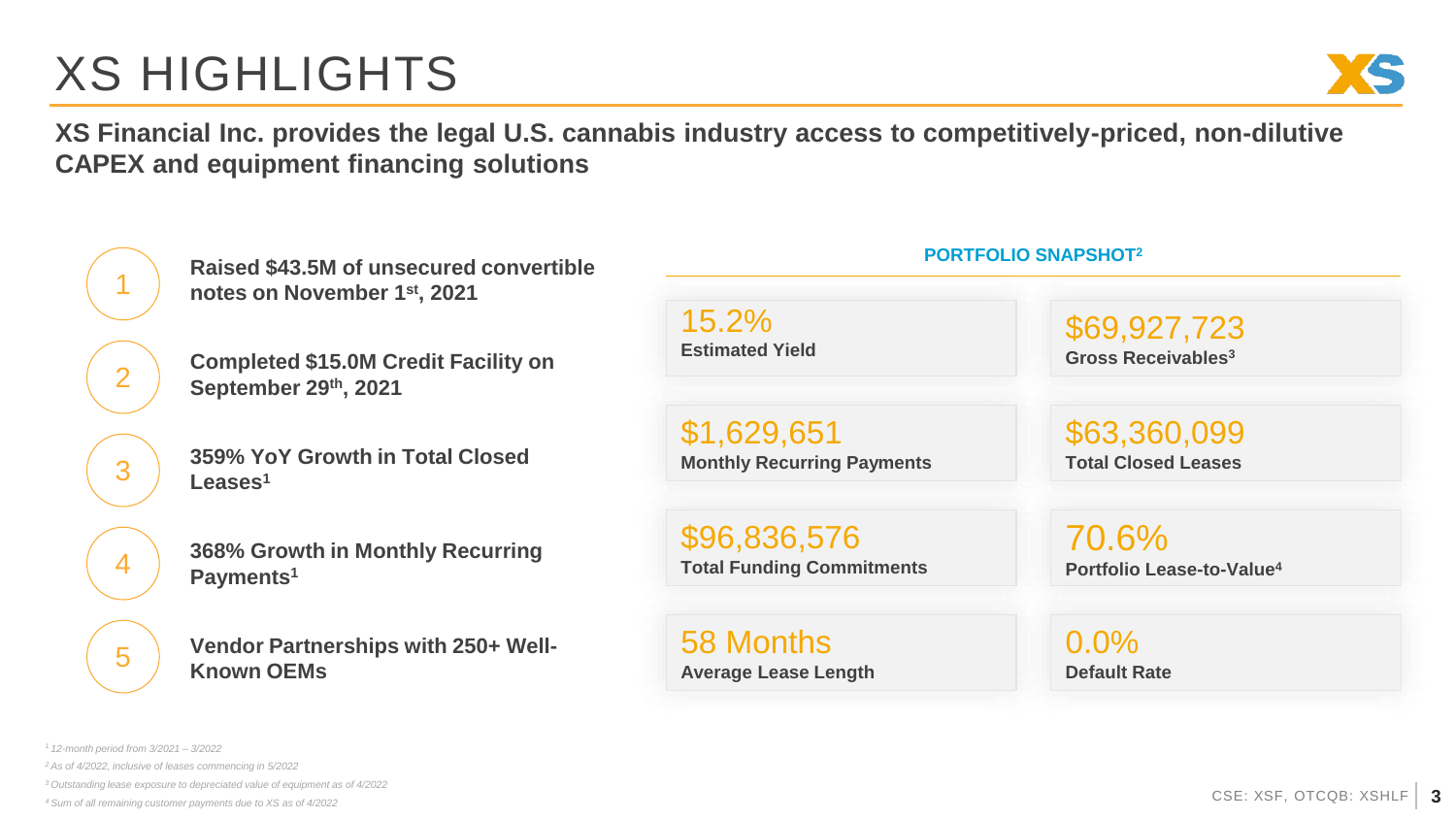# OUR CUSTOMERS<sup>1</sup>



**XS finances best-in-class Multi-State Operators ("MSOs") and Single-State Operators ("SSOs")**

| <b>COMPANY</b>                 | <b>LEASE TYPE</b> | <b>LEASE</b><br><b>START</b> | <b>FUNDING</b><br><b>COMMITMENT</b> | <b>LEASE SIZE</b><br>(AMOUNT DRAWN) | <b>REMAINING</b><br><b>UNDRAWN</b><br><b>COMMITMENT</b> |
|--------------------------------|-------------------|------------------------------|-------------------------------------|-------------------------------------|---------------------------------------------------------|
| <b>VYS</b><br>(CSE: AYR.A)     | Lease Facility    | 09/2020                      | \$37,399,823                        | \$32,769,122                        | \$4,630,700                                             |
| $C_{c}$ olumbia<br>(CSE: CCHW) | Lease Facility    | 11/2020                      | \$28,207,792                        | \$16,611,058                        | \$11,596,730                                            |
| <b>PHARMA</b> CANN             | Lease Facility    | 05/2020                      | \$21,479,912                        | \$8,360,950                         | \$13,118,960                                            |
| <b>Parallel</b>                | Lease Facility    | 06/2021                      | \$3,197,868                         | \$3,197,868                         | \$0                                                     |
| <b>SKYMINT</b>                 | Lease Facility    | 09/2020                      | \$4,000,000                         | \$1,138,408                         | \$2,861,590                                             |
| (MariMed<br>(OTCQX: MRMD)      | Lease Facility    | 02/2022                      | \$1,000,000                         | \$475,200                           | \$524,800                                               |
| Other <sup>2</sup>             | Varies            | Varies                       | \$1,551,181                         | \$1,536,081                         | \$15,100                                                |
|                                |                   | <b>TOTAL</b>                 | \$96,836,576                        | \$64,088,686                        | \$32,747,880                                            |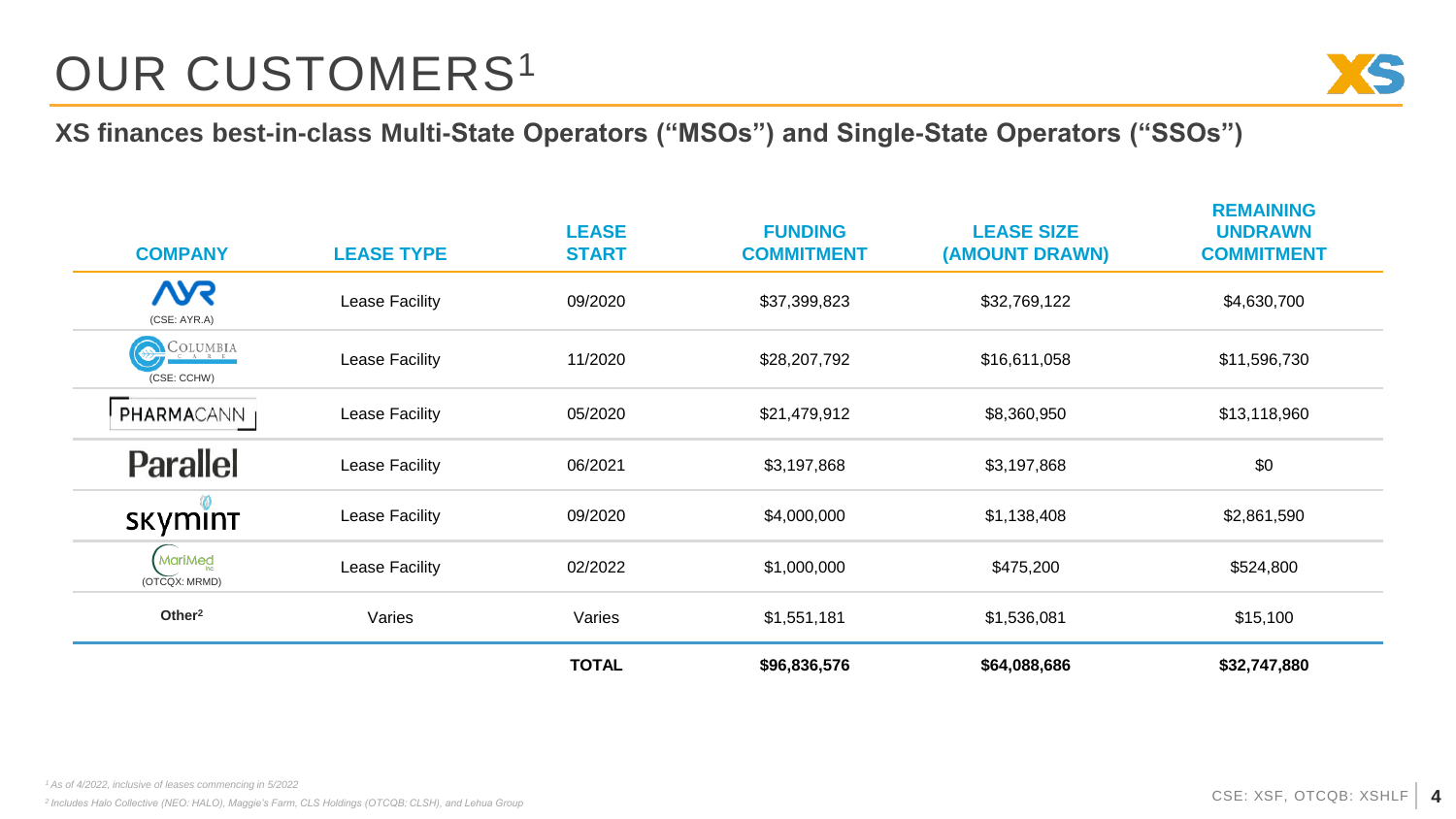# KEY FINANCIAL HIGHLIGHTS<sup>1</sup>



### **Exponential growth driven by increased demand for CAPEX financing**

### **MONTHLY RECURRING PAYMENTS GROSS RECEIVABLES**







### **CUMULATIVE CLOSED LEASES ACTIVE LEASE SCHEDULES**



*<sup>1</sup>As of 4/2022, inclusive of leases commencing in 5/2022*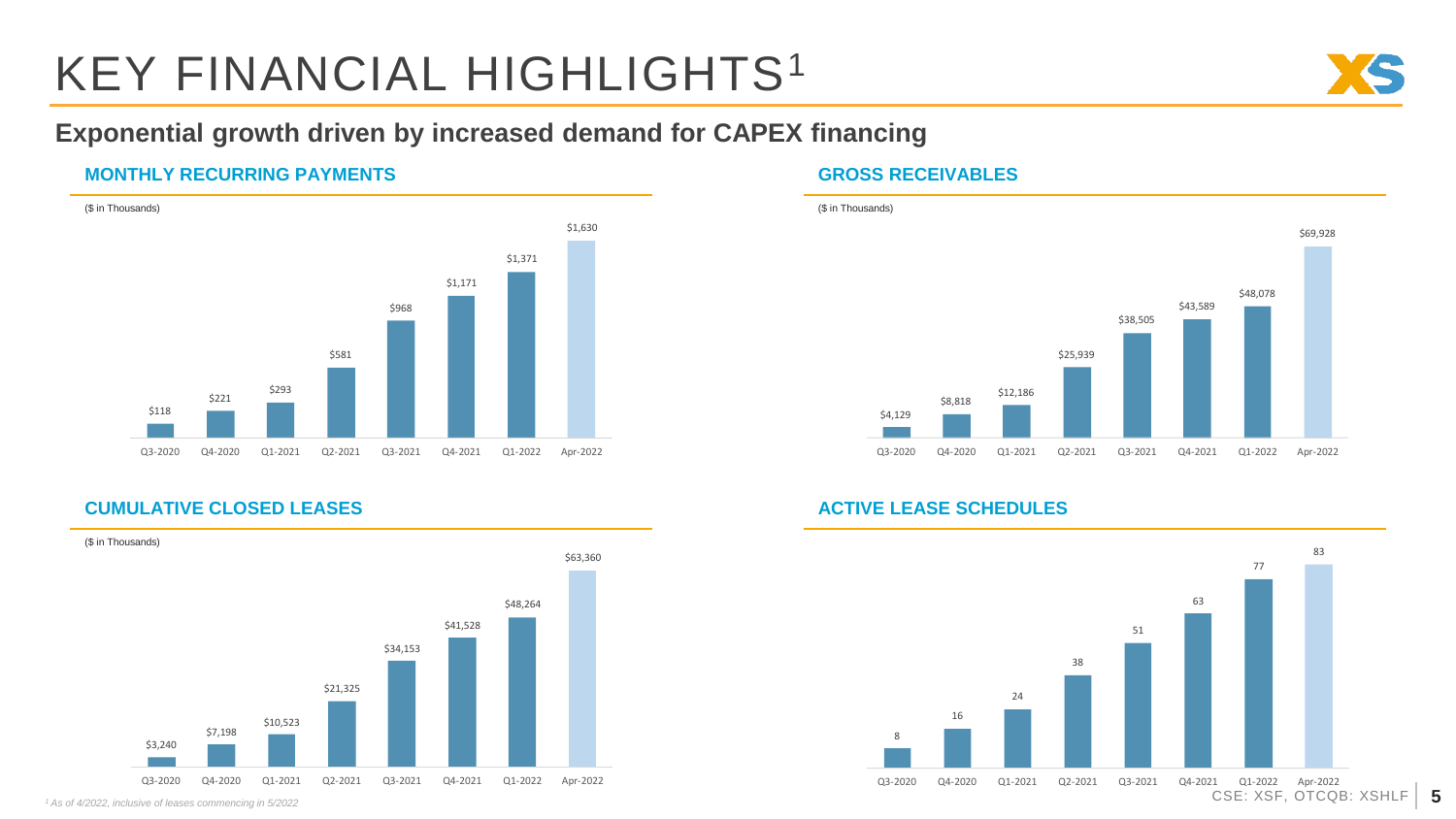## PORTFOLIO SNAPSHOT<sup>1</sup>





### **LEASE BY CUSTOMER NET EQUIPMENT VALUE BY STATE**



### **NET EQUIPMENT VALUE<sup>2</sup> BY TYPE NET EQUIPMENT VALUE BY USEAGE**





*<sup>1</sup>As of 4/2022, inclusive of leases commencing in 5/2022*

*<sup>2</sup>Net Equipment Value calculated as original purchase price less straight line 6-year amortization*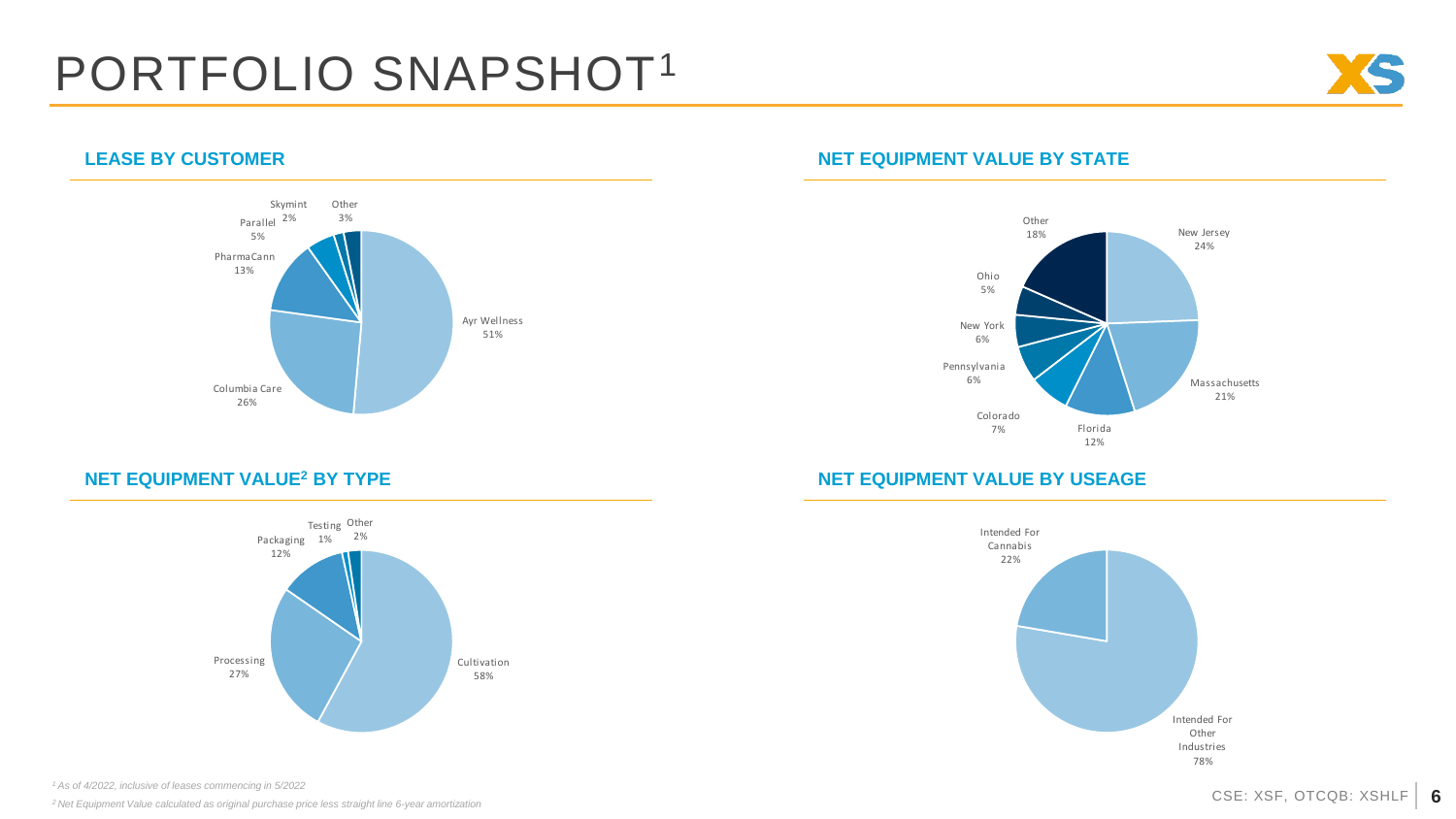# RECENT EVENTS

**XS has made significant progress over the prior 90 days**

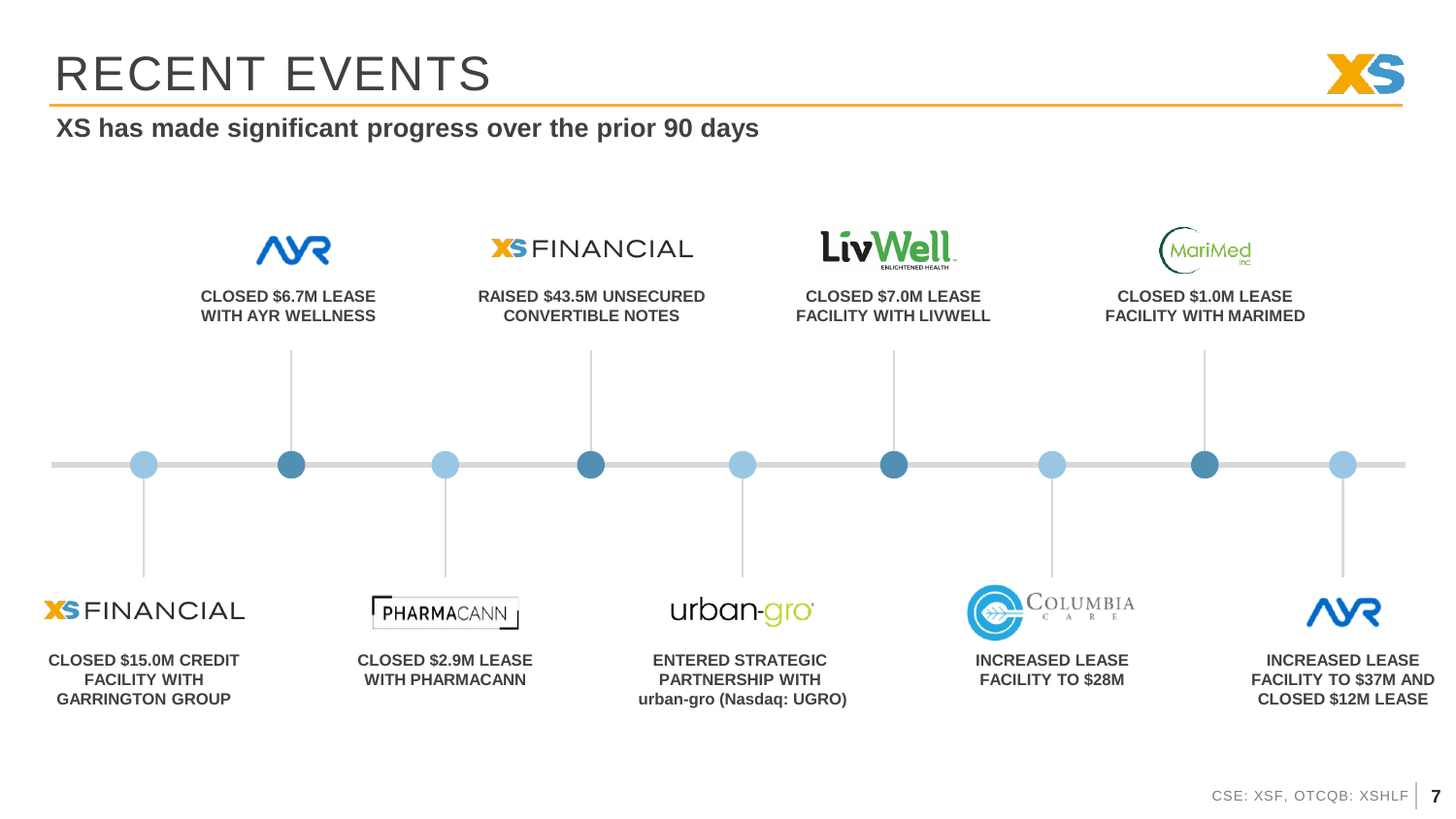# +250 PREFERRED VENDOR OEMS



**Our relationships with OEMs allow for discounted rates, lead generation, and reduced technology risk**

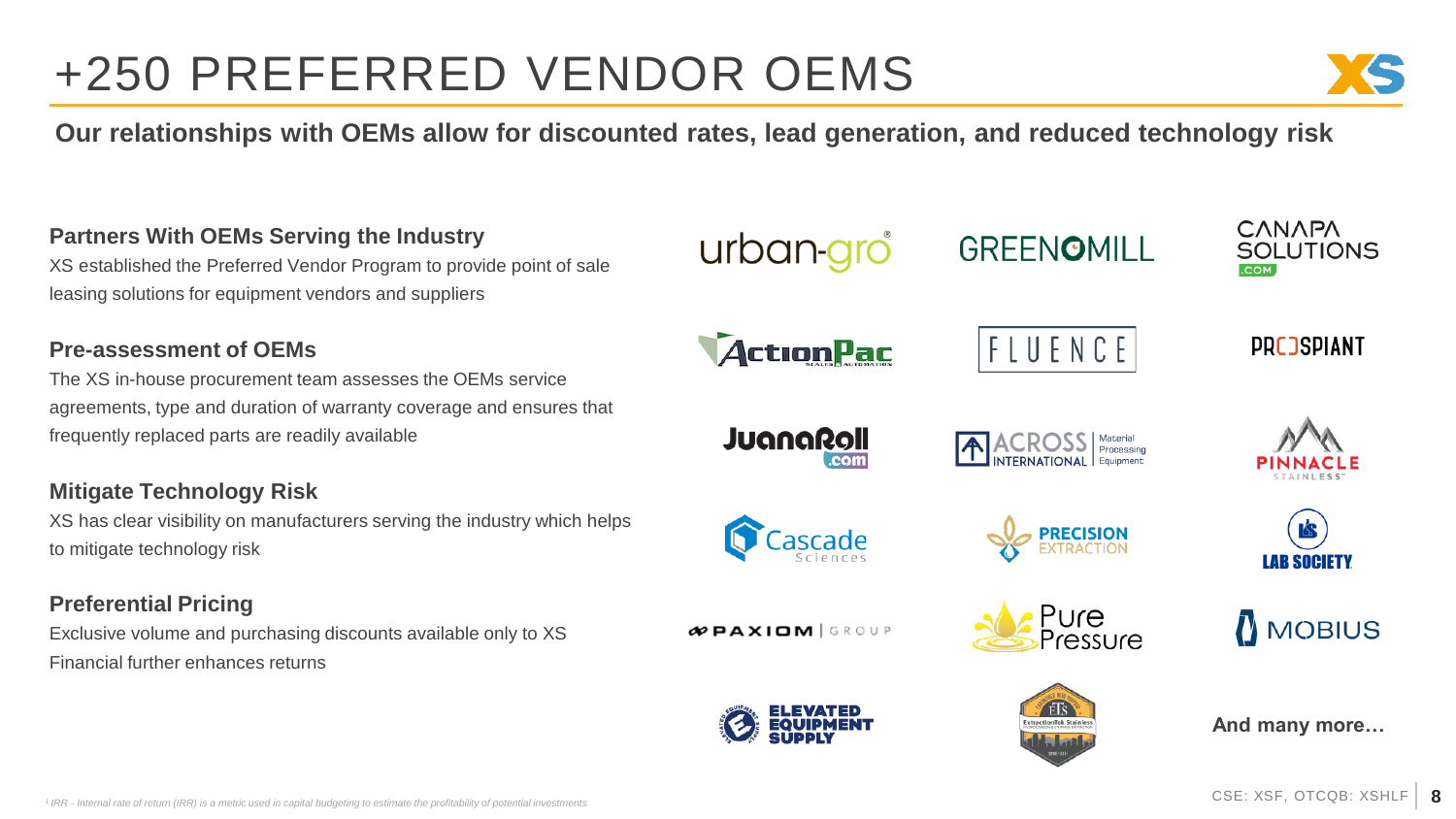# XS PRODUCT OFFERING



### **XS Financial provides flexible leasing options to its customers**

| <b>LEASING PRODUCT</b>                                                                                                                                                                                                                                                                                                                                                                                                                                                                                                                                                                                      | <b>MINIMUM</b><br><b>SIZE</b> | <b>ADVANCE</b><br><b>RATE</b>        | <b>LEASE</b><br><b>APR %1</b> | <b>LENGTH</b>              | <b>TARGET</b><br><b>RETURN<sup>2</sup></b> |
|-------------------------------------------------------------------------------------------------------------------------------------------------------------------------------------------------------------------------------------------------------------------------------------------------------------------------------------------------------------------------------------------------------------------------------------------------------------------------------------------------------------------------------------------------------------------------------------------------------------|-------------------------------|--------------------------------------|-------------------------------|----------------------------|--------------------------------------------|
| <b>Lease Facility</b><br>XS provides growing multi-state operators (MSOs) and market leading single<br>state operators (SSOs) with pre-approved equipment lease facilities. This<br>product is a feature of our customer acquisition strategy and is particularly well<br>suited for the largest and fastest growing companies in the industry. We offer<br>pre-approved funding limits, for a set time period, that are drawn in multiple<br>lease schedules on pro-rata terms. Our intention is to 'grow with our<br>customers' through numerous facilities, each with an updated credit<br>underwriting. | \$1M                          | Up to 100% of<br>Cost                | 10%-16%                       | 36-60<br><b>Months</b>     | $>16\%$ IRR                                |
| Lease<br>XS provides best in class companies with an equipment lease for a one-time<br>purchase of a single piece or numerous pieces of equipment.                                                                                                                                                                                                                                                                                                                                                                                                                                                          | \$250K                        | Up to 100% of<br>Cost                | 11%-16%                       | 36-60<br><b>Months</b>     | $>$ 16% IRR                                |
| Sale-Leaseback<br>In select cases, XS will offer sale-leaseback financing to top tier companies<br>looking to unlock invested capital from prior equipment purchases.                                                                                                                                                                                                                                                                                                                                                                                                                                       | \$250K                        | Up to $60\%$ of<br>NOLV <sup>3</sup> | $18% +$                       | $12 - 36$<br><b>Months</b> | $>17\%$ IRR                                |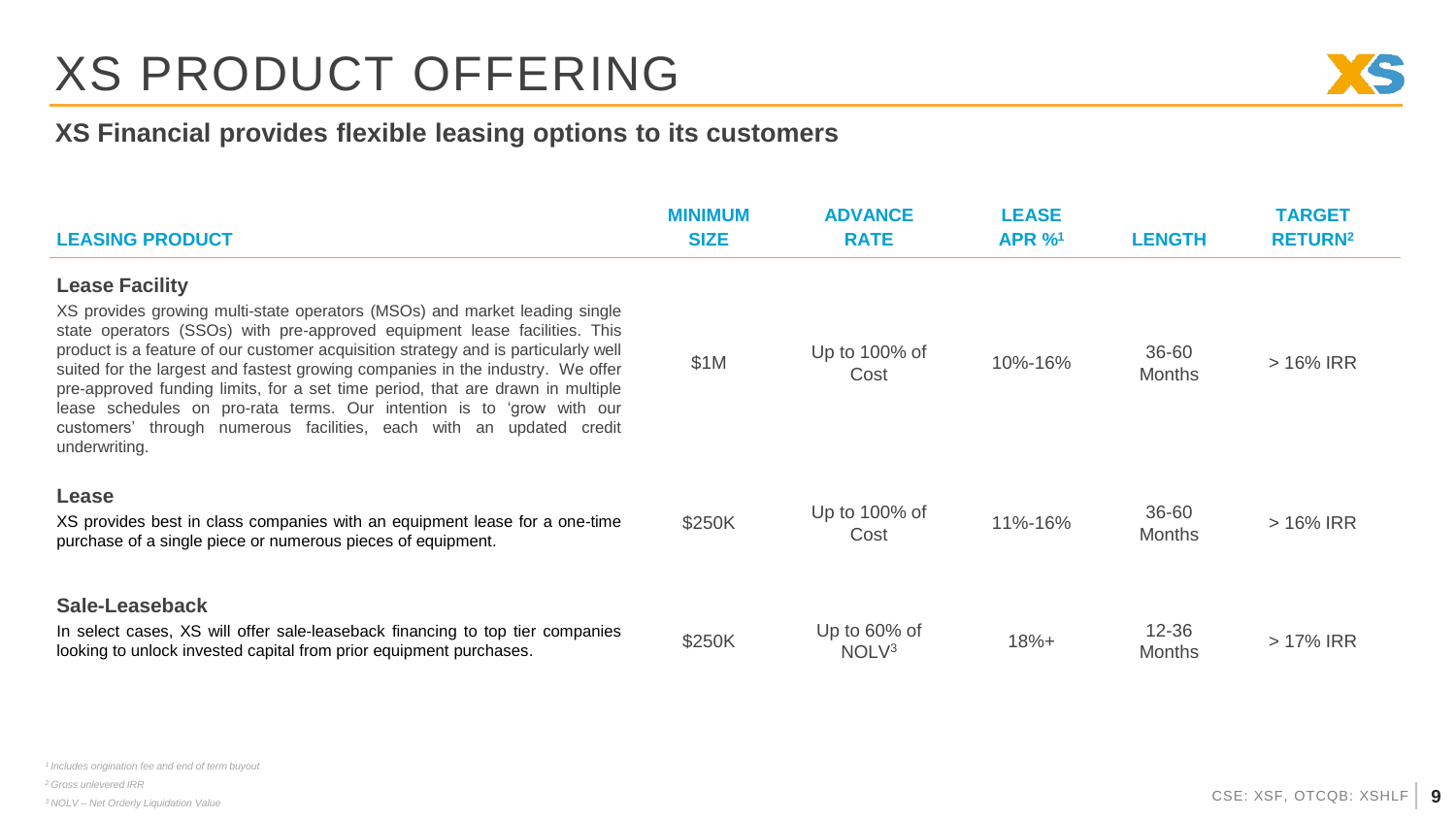# TOTAL ADDRESSABLE MARKET (TAM)







86

10

**Total Closed Lease Transactions (#)**





**Total Closed Lease Transactions (\$)**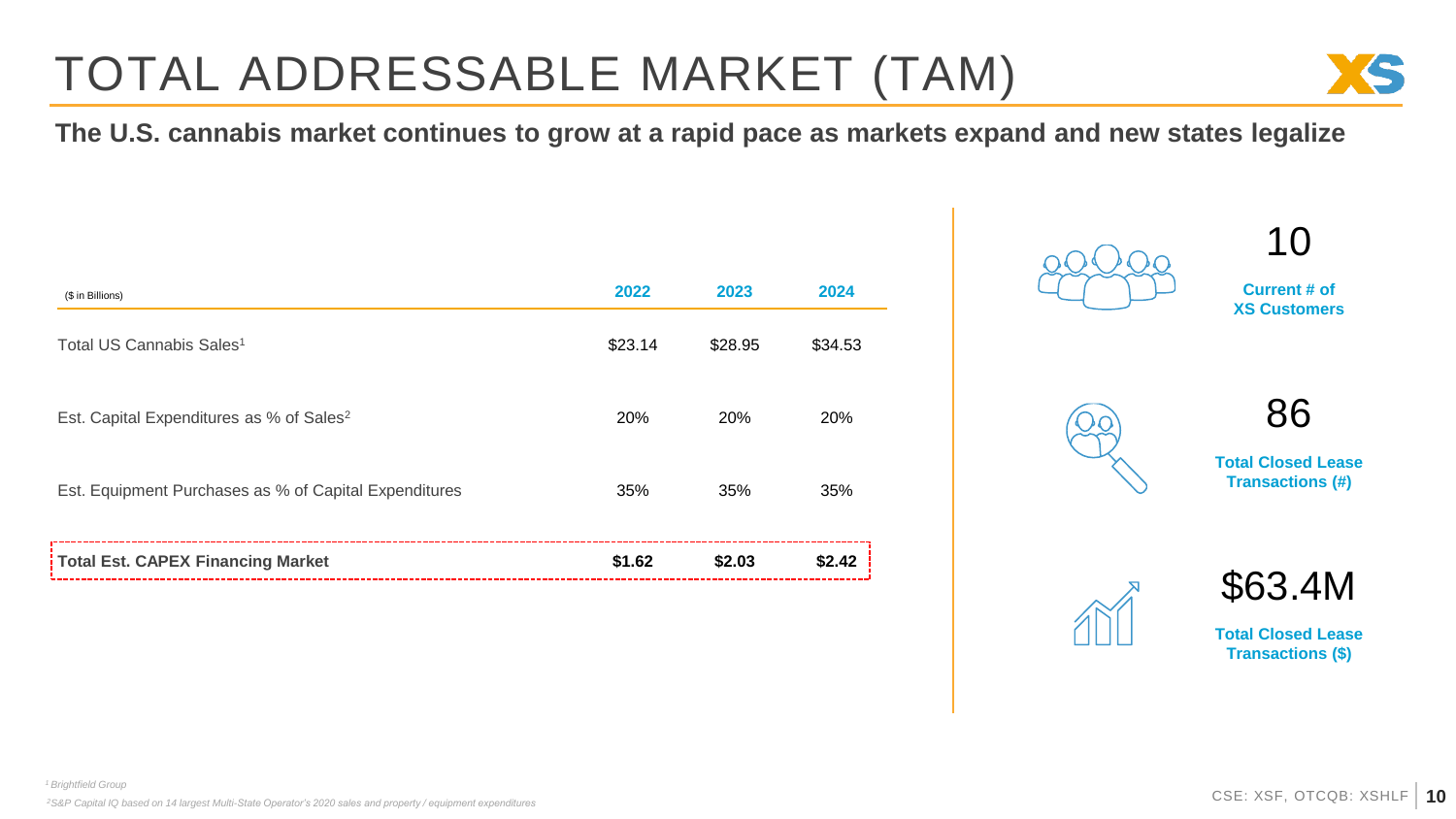## XS TEAM



### **Our team is highly knowledgeable in CAPEX financing, equipment technology, and underwriting**

#### **DAVID KIVITZ**

**CEO & Director**

Co-Founder and Managing Partner of the Alta Verde Group ("AVG"), which acquired and successfully developed a large portfolio of distressed residential lots resulting from the housing crash. AVG was awarded the #3 Fastest Growing Private Company in 2015 by the LA Business Journal.

Previously Investment Analyst at Hamilton Lane Advisors (NASDAQ: HLNE) and CapitalSource.

### **ANTONY RADBOD COO & Director**

Co-founder of Pollen Partners, an opportunistic HoldCo investing across the digital landscape of media, marketing, and SaaS technologies. Lead investor and Co-founder of Nobody Media, a marketing think tank for content, strategy and behavioral targeting, whose clients included AARP, Boeing (NYSE: BA), and Ducati.

Nobody Media was acquired in 2016.

### **NELSON LAMB, CPA, CA CFO**

Chief Financial Officer of Organic Garage (TSX-V:OG). Previously Vice-President and Senior Equity Research Analyst roles at leading Canadian, non-bank dealer. Diverse public company executive experience and in-depth IFRS and US GAAP corporate accounting specialist.

Previously Senior Associate at PricewaterhouseCoopers (PwC).

**JUSTIN VUONG SVP of Corporate Development**

A finance professional with over 7 years of experience capital raising, mergers and acquisitions, and investing.

Previously an investment banking associate on the Consumer investment banking team at Roth Capital Partners where he completed transactions for companies in the cannabis space including Tilray (NASDAQ: TRLY) and HEXO (NASDAQ: HEXO).

### **Board of Directors**

#### **GARY HERMAN**

**Independent Director** Fund manager, Strategic Turnaround Equity Partners and affiliates. Previously, Abacoa Capital Master Fund, Ltd. Registered with Arcadia Securities, LLC.

### **STEPHEN CHRISTOFFERSEN**

**Independent Director** CEO of Western Acquisition Ventures Corp, Founder / Managing Member of Range Ventures LLC.

### **ANDREW MITCHELL**

#### **Independent Director**

Research Analyst at Marblegate Asset Management. Previously analyst in the Restructuring & Recapitalization Group at Raymond James Financial.

### **JIM BATES Director of Credit**

An equipment and leasing professional with over 30 years of managing credit risk.

Previously Credit Manager for Meridian, Whitney Bank, SunTrust Equipment (NYSE: STI), AIG Equipment Finance (NYSE: AIG), Transamerica Equipment Finance, NationsCredit, CAT Financial (NYSE: CAT), and more.

### **KENNETH SENTER, CLFP Director of Client Services**

A Certified Lease and Finance Professional (CLFP) with over 25 years of management experience.

Previously Director for Innovation Finance, Vice President for First American Equipment Finance and owner of Corporate Finance Management, an equipment lease and finance consulting group.

### **TREVOR KROSS VP of Procurement**

A research and pharmaceutical professional with over 5 years of cannabis experience managing and procuring equipment for both analytical and extraction labs.

Previously Inventory Control Manager for KB Labs and Extraction Lab Lead for Tryke Companies.

### **TIM MOORE**

**Senior Credit Manager**

Financial Service Professional with 30+ years of experience. Varied background includes underwriting, operations, and sales.

Previously held equipment finance roles at BMO Harris (NYSE: BMO) and GE Financial (NYSE: GE).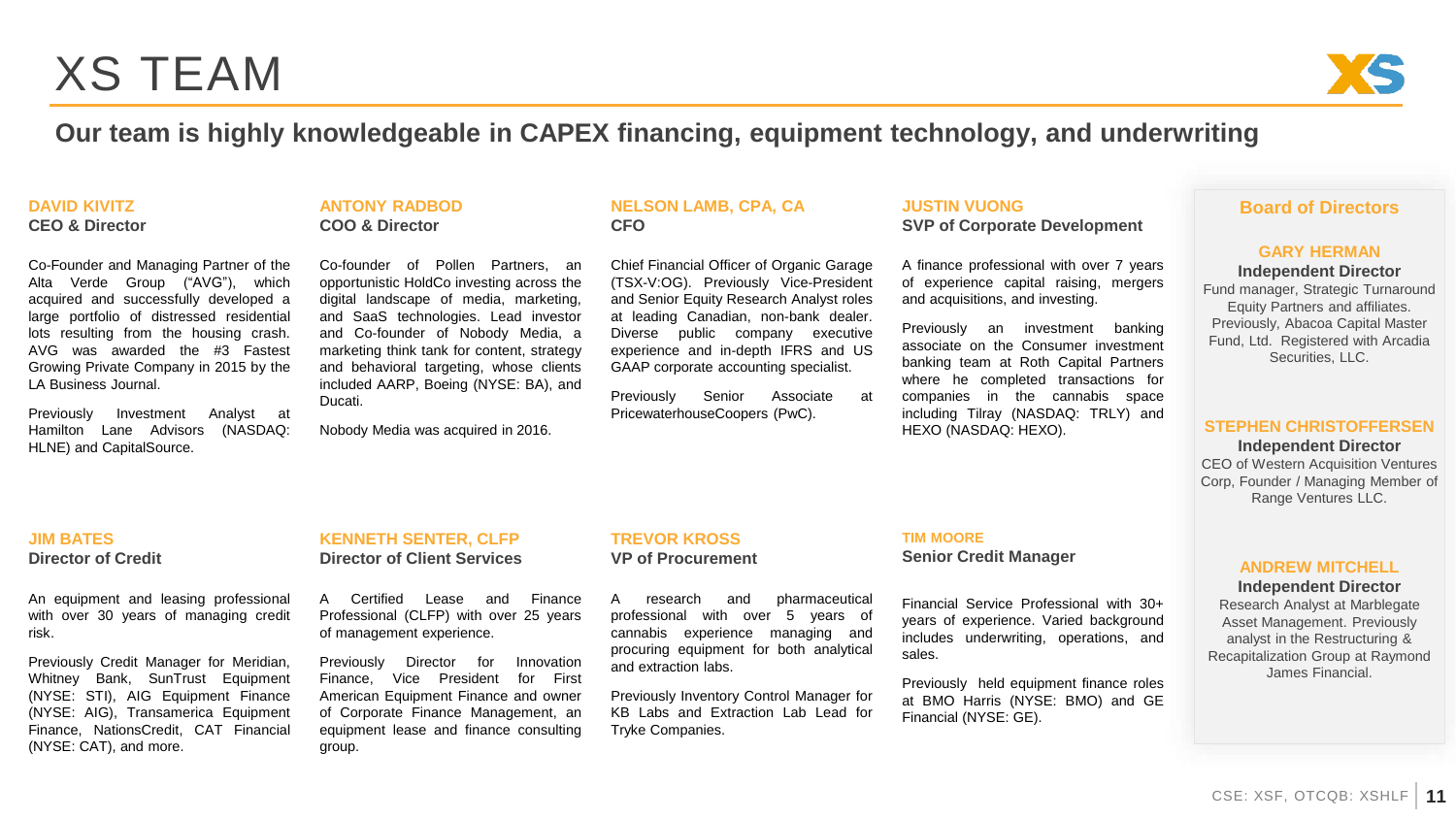# MARKET CAPITALIZATION & SHARE STRUCTURE XS

### **XS CAPITAL STRUCTURE<sup>1</sup>**

| Total Basic Common Shares (as converted) <sup>3</sup>                                   | 228.648.808 |  |  |
|-----------------------------------------------------------------------------------------|-------------|--|--|
| <b>Convertible Debt</b> (as converted) <sup>3</sup>                                     | 124.763.766 |  |  |
| <b>Total Basic Common Shares</b>                                                        | 103,885,042 |  |  |
| <b>Greenlane</b> (Proportionate Voting Shares)                                          | 10.600.300  |  |  |
| XS Founders <sup>2</sup><br>(Proportionate Voting Shares - Lock-Up Period Thru Sep '22) | 20,927,741  |  |  |
| <b>Common Shares Outstanding (Subordinate Voting Shares)</b>                            | 72,357,001  |  |  |

### **MARKET CAPITALIZATION C\$16.6 Million**

### **SHARE PRICE** May 5, 2022

**C\$0.16**